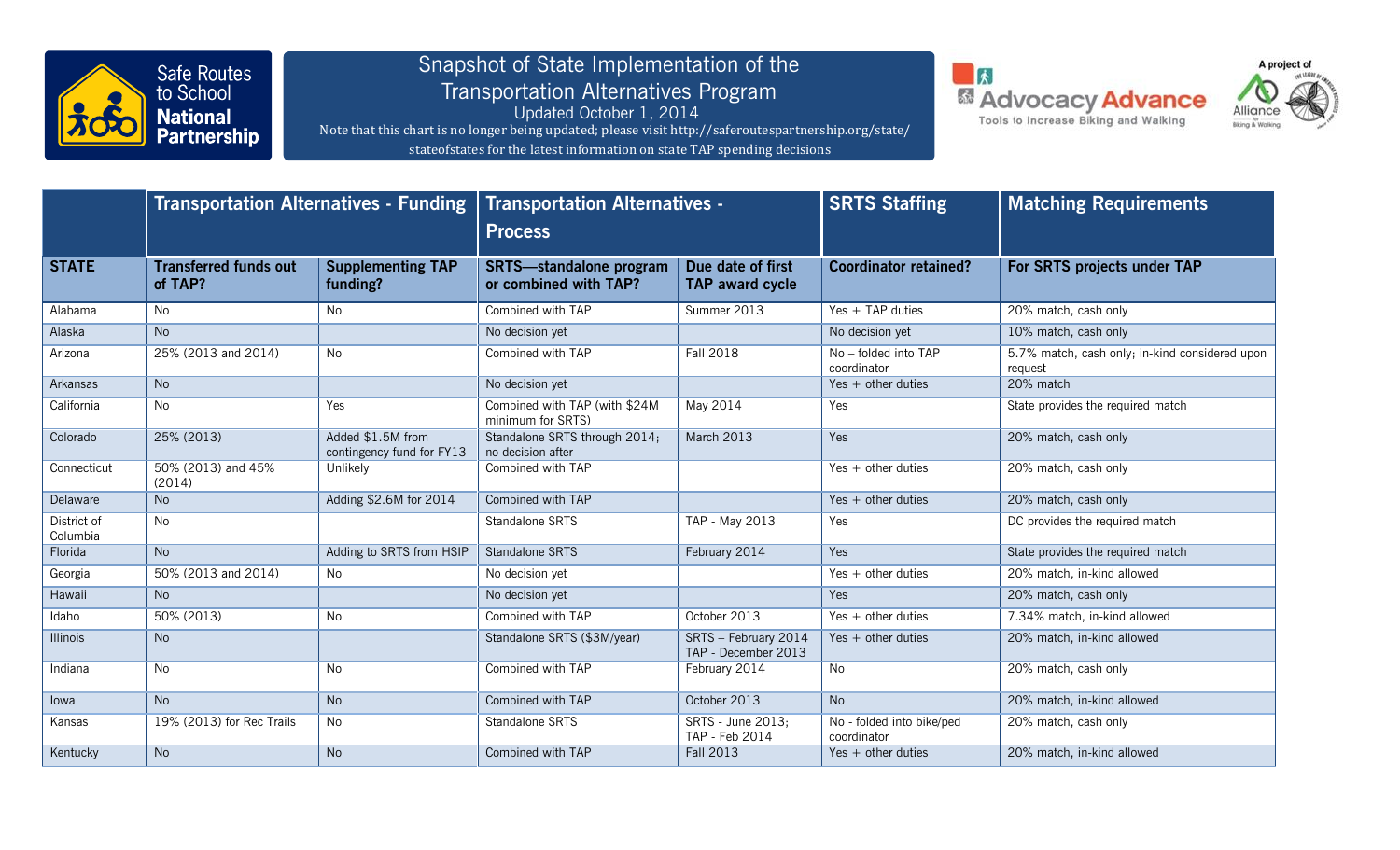|                   | <b>Transportation Alternatives - Funding</b>               |                                                             | <b>Transportation Alternatives -</b><br><b>Process</b>                                     |                                                        | <b>SRTS Staffing</b>                           | <b>Matching Requirements</b>                                                       |
|-------------------|------------------------------------------------------------|-------------------------------------------------------------|--------------------------------------------------------------------------------------------|--------------------------------------------------------|------------------------------------------------|------------------------------------------------------------------------------------|
| <b>STATE</b>      | <b>Transferred funds out</b><br>of TAP?*                   | <b>Supplementing TAP</b><br>funding?                        | <b>SRTS-standalone program</b><br>or combined with TAP?                                    | Due date of first<br><b>TAP award cycle</b>            | <b>Coordinator retained?</b>                   | For SRTS projects under TAP                                                        |
| Louisiana         | <b>No</b>                                                  | No                                                          | No decision yet                                                                            |                                                        | Yes                                            | State provides the required match                                                  |
| Maine             | <b>No</b>                                                  | <b>No</b>                                                   | Combined with TAP                                                                          | <b>Fall 2012</b>                                       | Yes                                            | 20% match, in-kind allowed                                                         |
| Maryland          | <b>No</b>                                                  | No                                                          | Combined with TAP                                                                          | Spring 2013                                            | Yes $+$ other duties                           | 20% match, in-kind allowed                                                         |
| Massachusetts     | <b>No</b>                                                  | <b>No</b>                                                   | Standalone SRTS                                                                            | <b>Fall 2013</b>                                       | Yes                                            | State provides the required match                                                  |
| Michigan          | N <sub>o</sub>                                             | No                                                          | Application combined with TAP,<br>but SRTS operates as standalone                          | February 2014                                          | Yes                                            | State provides the required match                                                  |
| Minnesota         | <b>No</b>                                                  | Yes - \$500K in state funds<br>every 2 years, for non-infra | Standalone SRTS until 2016; then<br>combined with TAP                                      | April 2014                                             | <b>Yes</b>                                     | 20% match, in-kind allowed (until 2016)                                            |
| Mississippi       | 15% (2013) for Appalachian<br>Development projects         | No                                                          | Combined with TAP                                                                          | Spring 2013                                            | Yes $+$ other duties                           | 20% match, cash only                                                               |
| Missouri          | 22% (2013) and 25%<br>(2014)                               | <b>No</b>                                                   | Combined with TAP                                                                          | <b>Fall 2012</b>                                       | Yes                                            | 20% match, in-kind allowed                                                         |
| Montana           | No                                                         | No                                                          | Combined with TAP                                                                          | <b>Fall 2013</b>                                       | No - folded into TAP &<br>bike/ped coordinator | 13.42% match, cash only                                                            |
| <b>Nebraska</b>   | <b>No</b>                                                  | <b>No</b>                                                   | Combined with TAP                                                                          | Late 2014                                              | No - folded into TAP<br>coordinator            | 20% match, cash only                                                               |
| Nevada            | <b>No</b>                                                  | No                                                          | Combined with TAP                                                                          | June 2013                                              | <b>Yes</b>                                     | 5% match, in-kind allowed                                                          |
| New Hampshire     | <b>No</b>                                                  | <b>No</b>                                                   | Combined with TAP                                                                          | <b>Late 2014</b>                                       | Yes                                            | 20% match, in-kind allowed                                                         |
| New Jersey        | 50% (2014)                                                 | Yes                                                         | Standalone SRTS                                                                            | <b>June 2014</b>                                       | Yes $+$ other duties                           | State provides the required match                                                  |
| <b>New Mexico</b> | <b>No</b>                                                  | <b>No</b>                                                   | Combined with TAP                                                                          | October 2013                                           | Yes $+$ other duties                           | 15% match, in-kind allowed                                                         |
| New York          | <b>No</b>                                                  | No                                                          | Combined with TAP                                                                          | June 2014                                              | Yes $+$ TAP duties                             | 20% match, cash only                                                               |
| North Carolina    | 25% (2013)                                                 |                                                             | Standalone til 2016; no decision<br>yet for after 2016                                     |                                                        | Yes $+$ other duties                           | 20% match, in-kind allowed                                                         |
| North Dakota      | 50% (2013 and 2014)                                        | No                                                          | Combined with TAP                                                                          | December 2013                                          | $Yes + TAP$ duties                             | 20% match, cash only                                                               |
| Ohio              | 15% (2013) and 14%<br>(2014); for MPO TAP<br>eligibilities | <b>No</b>                                                   | Standalone SRTS (\$4M/year)                                                                | SRTS - Spring 2013;<br>TAP - Summer 2013               | $Yes + other duties$                           | State provides the required match                                                  |
| Oklahoma          | 24% (2013) and 50%<br>(2014)                               | No.                                                         | Combined with TAP                                                                          |                                                        | No                                             | 20% match, cash only                                                               |
| Oregon            | <b>No</b>                                                  | Using \$2M from STP for<br>SRTS Non-Infra through<br>2018   | Standalone SRTS Non-Infra til<br>2018; SRTS Infrastructure<br>standalone (using STP funds) | SRTS infra - Nov 2012<br>SRTS Non-infra - June<br>2013 | <b>Yes</b>                                     | 10.27% match, in-kind allowed                                                      |
| Pennsylvania      | <b>No</b>                                                  |                                                             | Combined with TAP                                                                          | April 2014                                             | Yes $+$ TAP duties                             | State provides required match for construction<br>phase of infrastructure projects |
| Rhode Island      | <b>No</b>                                                  | No                                                          | No decision yet                                                                            |                                                        | Yes                                            | 20% match, in-kind allowed                                                         |